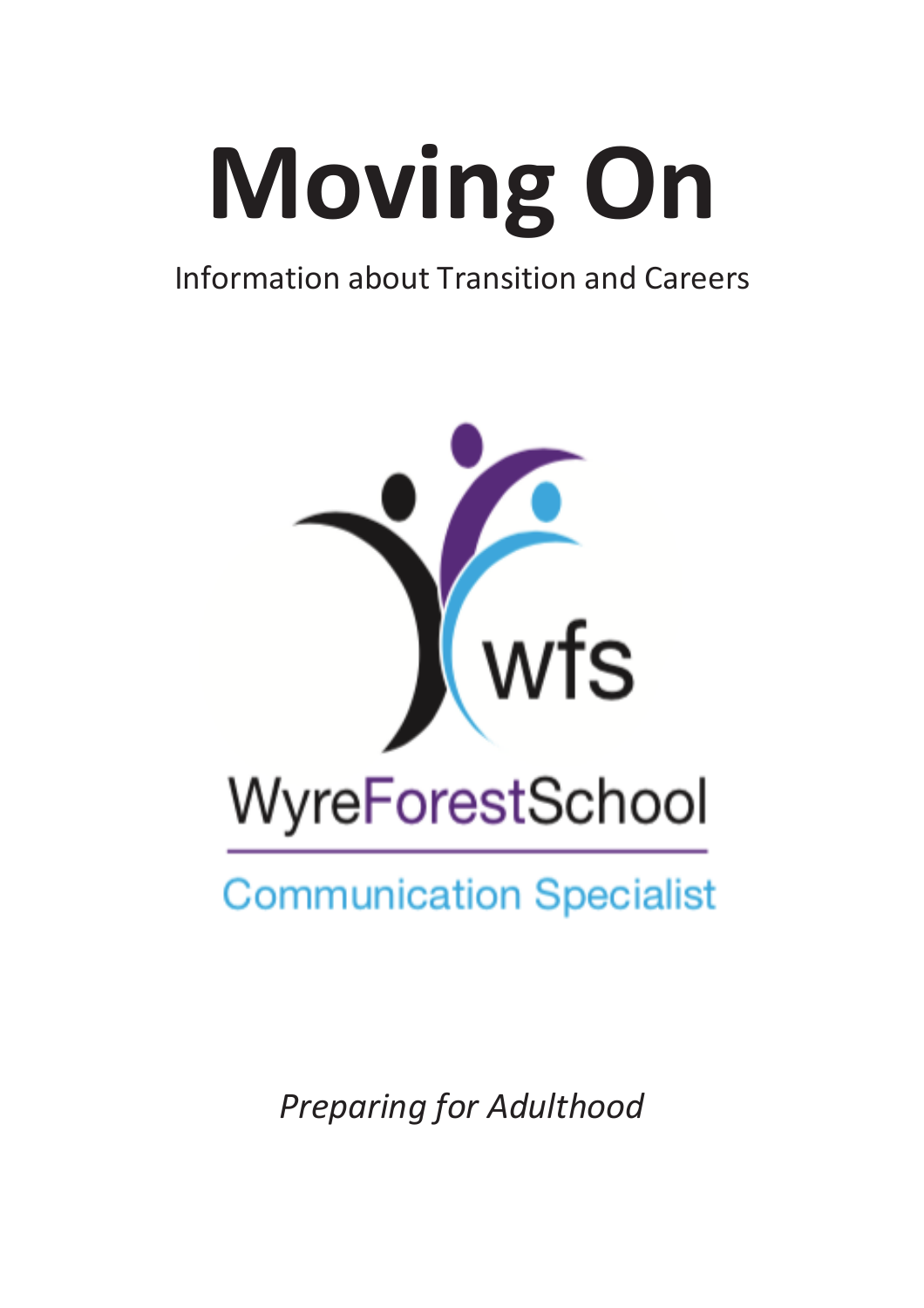### Introduction

This **Moving On** booklet is a guide for young people who are preparing to move on from school. It provides students and their families with information about:

- what to expect at each stage as the young person progresses through school
- options for the future
- how the school supports the transition & review process
- available support and sources of further information

The aim is to help students reach their full potential by being prepared for the future, able to plan ahead and able to make to most of the opportunities available to them.

### School Leaving Age

Young people need to remain in school education until the age of 16 years (Year 11). The earliest leaving date is last Friday in June of Year 11.

Young people must then remain in learning until they are 18 years old.

- Staying in full-time education such as applying to college or a training provider or remaining at school in a sixth form
- Work based learning such as an apprenticeship, traineeship or supported internship
- Spend 20 hours or more working or volunteering while in part-time education or training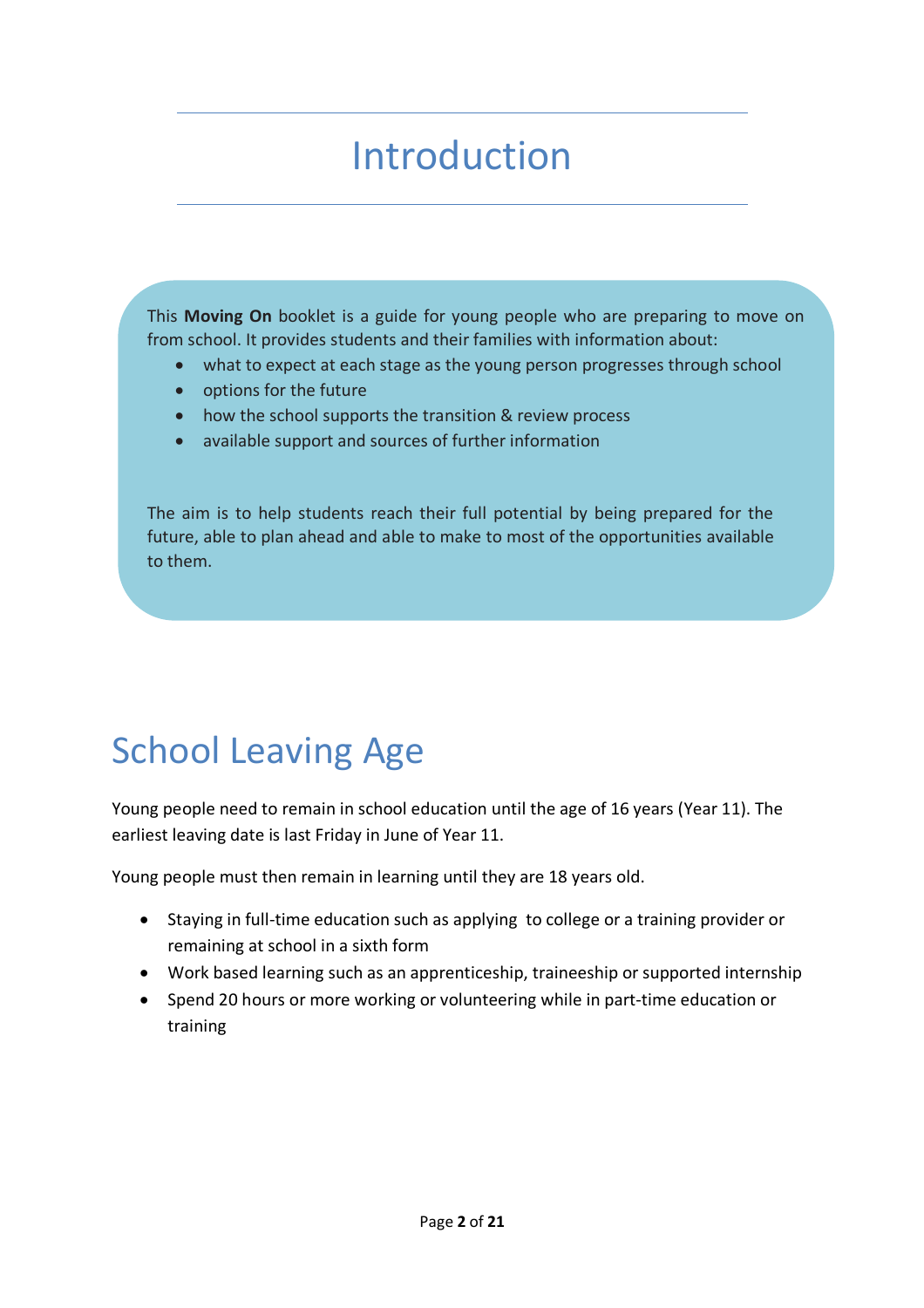### Careers input in School

At Wyre Forest School our careers programme is tailored to meet the needs of learner groups and individuals throughout Key Stage 3, Key Stage 4 and Key Stage 5. Our programme consists of learning, advice and experiences across:

- Careers
- The World of Work
- Enterprise
- Life Skills
- Transition into Adulthood

Careers related activities are planned according to individual needs and may include:

- careers curriculum learning
- attendance at national and local skills shows
- careers and transition events for families
- employability and life skills workshops
- visitors from colleges, employers, support services and future destinations
- visits to colleges, places of work and future providers
- work related learning

**Our full careers strategy is detailed on our website: www.wfs.worcs.sch.uk**

www.nationalcareersservice.direct.gov.uk www.worcestershirecareerscentral.co.uk www.skills4worcestershire.co.uk

### Life Beyond School Event

Our Life Beyond School takes place Spring each year. It is a great opportunity for young people and their families to meet a range of future providers and chat about available options.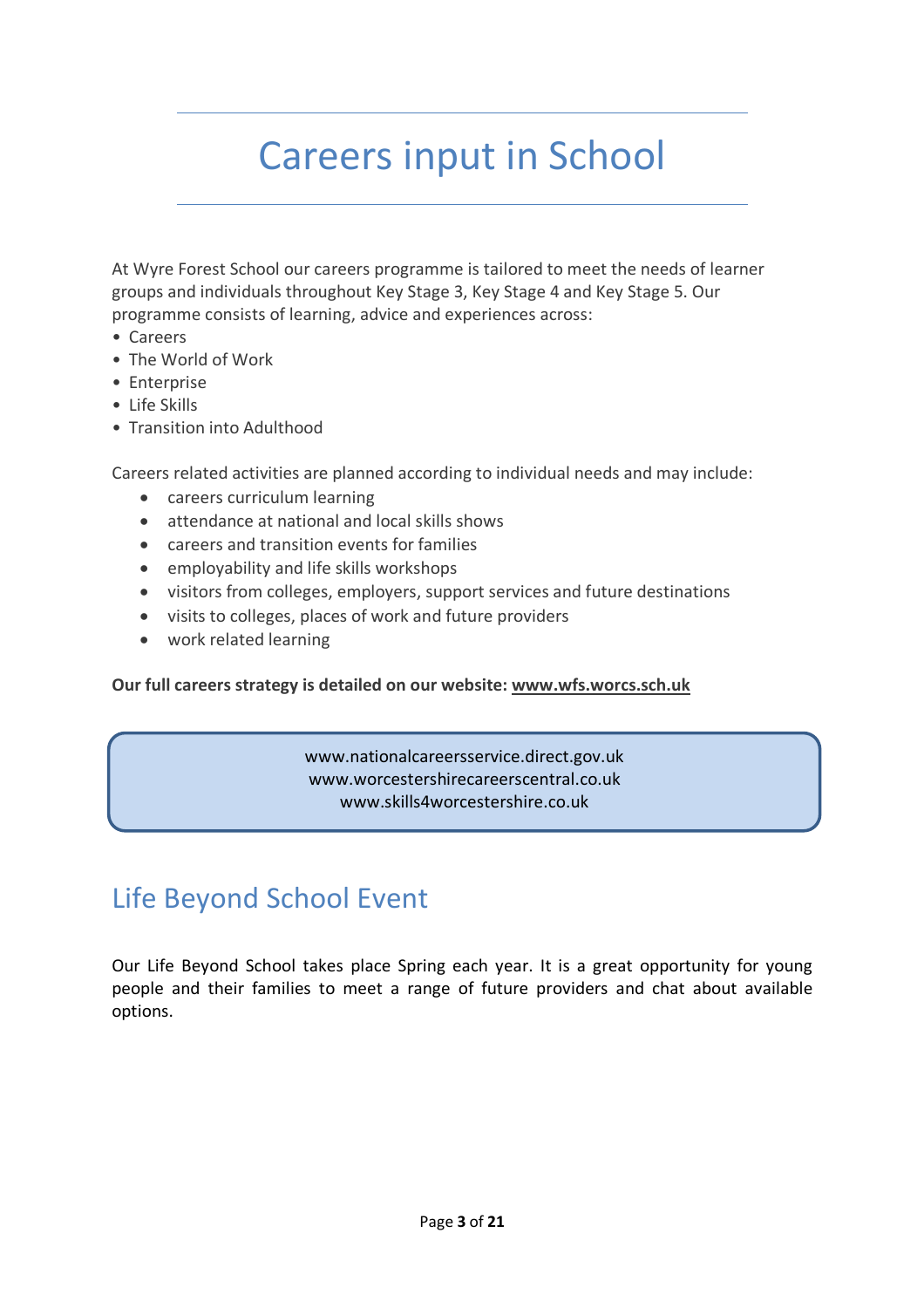### Careers and Transition Advisor

**Tom George** is our Careers and Transition Advisor. He is available throughout the year to discuss options and support students with the transition process.

| Year<br>group | <b>Planned Input</b>                                                                                                                                                                                                                                                            |                                                                     |  |                                                                                              |  |
|---------------|---------------------------------------------------------------------------------------------------------------------------------------------------------------------------------------------------------------------------------------------------------------------------------|---------------------------------------------------------------------|--|----------------------------------------------------------------------------------------------|--|
| Year 7        |                                                                                                                                                                                                                                                                                 |                                                                     |  |                                                                                              |  |
| Year 8        | Group session- Introducing the CTA                                                                                                                                                                                                                                              |                                                                     |  | CTA appointments available at parents'                                                       |  |
| Year 9        | 1:1 discussion with each pupil. Action Plan document produced.<br>CTA attends individual ECHP review meetings, transition document produced.                                                                                                                                    |                                                                     |  |                                                                                              |  |
| Year 10       | Spring 1 Group session- Future pathways, 1:1 discussion<br>document is updated                                                                                                                                                                                                  |                                                                     |  |                                                                                              |  |
| Year 11       | CTA attend individual yearly EHCP review meetings, transition<br>Autumn 1 Group Session- Planning for Moving On, 1:1 discussion with<br>leavers,<br>Spring/Summer further 1:1 discussions with leavers throughout the<br>year as required (to support decision and application) |                                                                     |  |                                                                                              |  |
| Year 12       | Throughout sixth form CTA will be in regular contact with<br>staff and students identifying and responding to any<br>changing aspirations.                                                                                                                                      | <b>Coffee Mornings</b>                                              |  |                                                                                              |  |
| Year 13       | Autumn 1 1:1 discussion with leavers<br>Spring/Summer further 1:1 discussions with leavers<br>throughout the year as required (to support decision and<br>application)                                                                                                          | parents and students at termly<br>CTA available for discussion with |  | CLA available for informal discussion with students and parents at Life Beyond School Event. |  |
| Year 14       |                                                                                                                                                                                                                                                                                 |                                                                     |  |                                                                                              |  |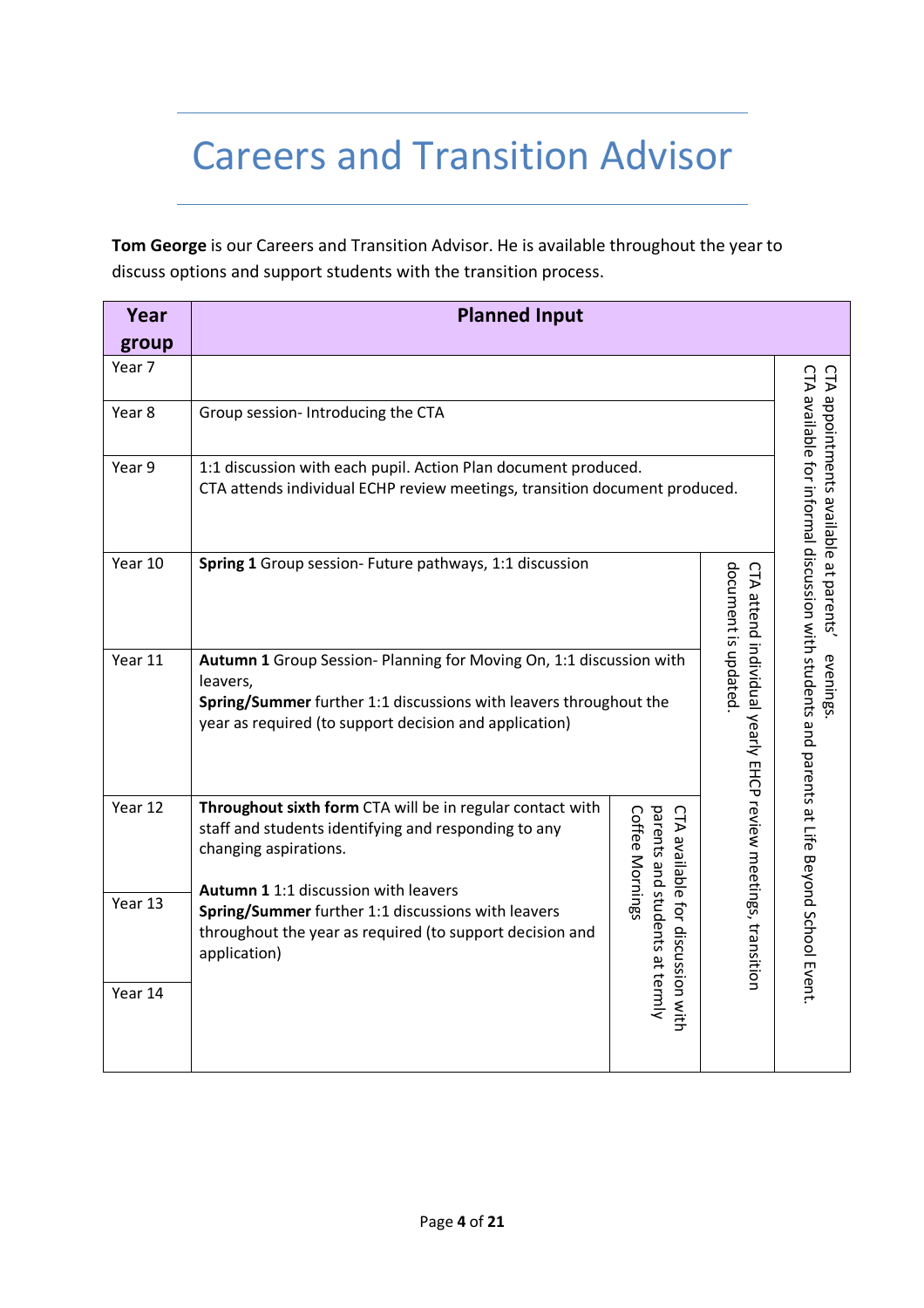# EHCP and Planning for **Transition**

It is important that young people are at the centre of the whole planning process and are given the opportunity to share their views, concerns and ideas. Young people with communication difficulties or those with severe learning difficulties will need to be represented by a close family member or an advocate. Undertaking reviews in a personcentred way is beneficial as it helps young people to think about what they want now and in the future.

Where possible, young people are encouraged to attend their annual Education Health and Care Plan reviews to ensure they are involved and their views are heard.

The Education Health and Care Plans are designed to be person-centred. The review is an opportunity to share with everyone involved with the young person the following:

- 1. What people like and admire about the young person.
- 2. What is important for the young person and their future
- 3. What support the young person needs to stay healthy and safe
- 4. What can students achieve and how they can reach their potential
- 5. It is important to think about what the young person likes now:
	- Relationships with others and their interactions.
	- Things they like doing now.
	- The routine the young person has in their life.
	- Strengths and what they would like to improve.
	- Things that do not work for them or cause anxiety.

A transition plan is produced by the school and outlines when the young person with an Education Health and Care Plan is likely to leave school and move on to further education or training or other appropriate options.

The Education Health and Care Plan can remain in place until the young person is 25 years old provided they are remain in education. The future college or training provider is responsible for reviewing the plan annually. The plan does not guarantee an educational placement to the age of 25.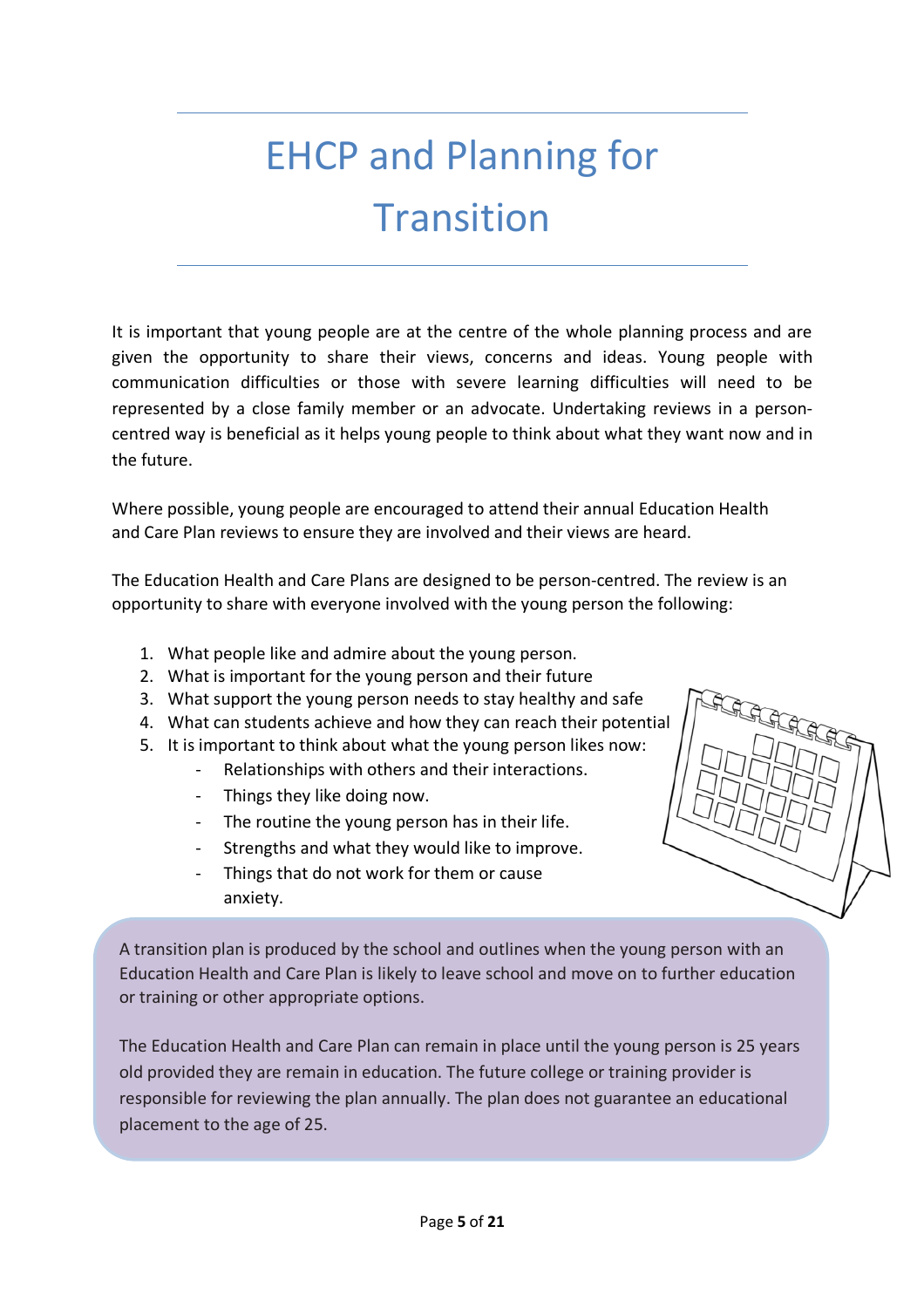### Progression

Young people work and achieve at different level and paces. It is important to remember that there are opportunities for people at all levels. The current standard levels and bands of progression used widely in colleges are:

| <b>Current achievement</b>                      | <b>Band</b>                          | <b>Possible Opportunities</b>                                                                                                                   |
|-------------------------------------------------|--------------------------------------|-------------------------------------------------------------------------------------------------------------------------------------------------|
| Wyre Forest School P<br><b>Steps</b>            | Earliest levels of<br>achievement    | Sixth form provision<br>$\bullet$<br>Day opportunities<br>Supported college<br>courses<br>Specialist colleges                                   |
| Entry Level 1<br>Entry Level 2<br>Entry level 3 | Pre-GCSE                             | Sixth form provision<br>$\bullet$<br>Day opportunities<br>Supported college<br>courses<br>Traineeships<br>Supported<br>$\bullet$<br>Internships |
| Level 1                                         | GCSE 1-3 (previously<br>$G-D$        | College courses<br>$\bullet$<br>Supported<br>Internships<br>Work based training<br>$\bullet$                                                    |
| Level <sub>2</sub>                              | <b>GCSE 4-9</b><br>(previously C-A+) | College courses<br>$\bullet$<br>Apprenticeships<br>A levels                                                                                     |

#### **It is important to check the entry requirements for courses.**

The entry requirement for a course at college or training would usually require the student to have achieved the level below the intended course level. For example, to be accepted for a catering course at Level 1 the student would probably need to have achieved at least Entry Level 3 in English and Maths.

Currently, post-16 students must continue with English and Maths alongside any course, until the student has achieved either functional skills Level 2 or GCSE grades 4-5. Level 2 is the recognised national educational standard in the workplace.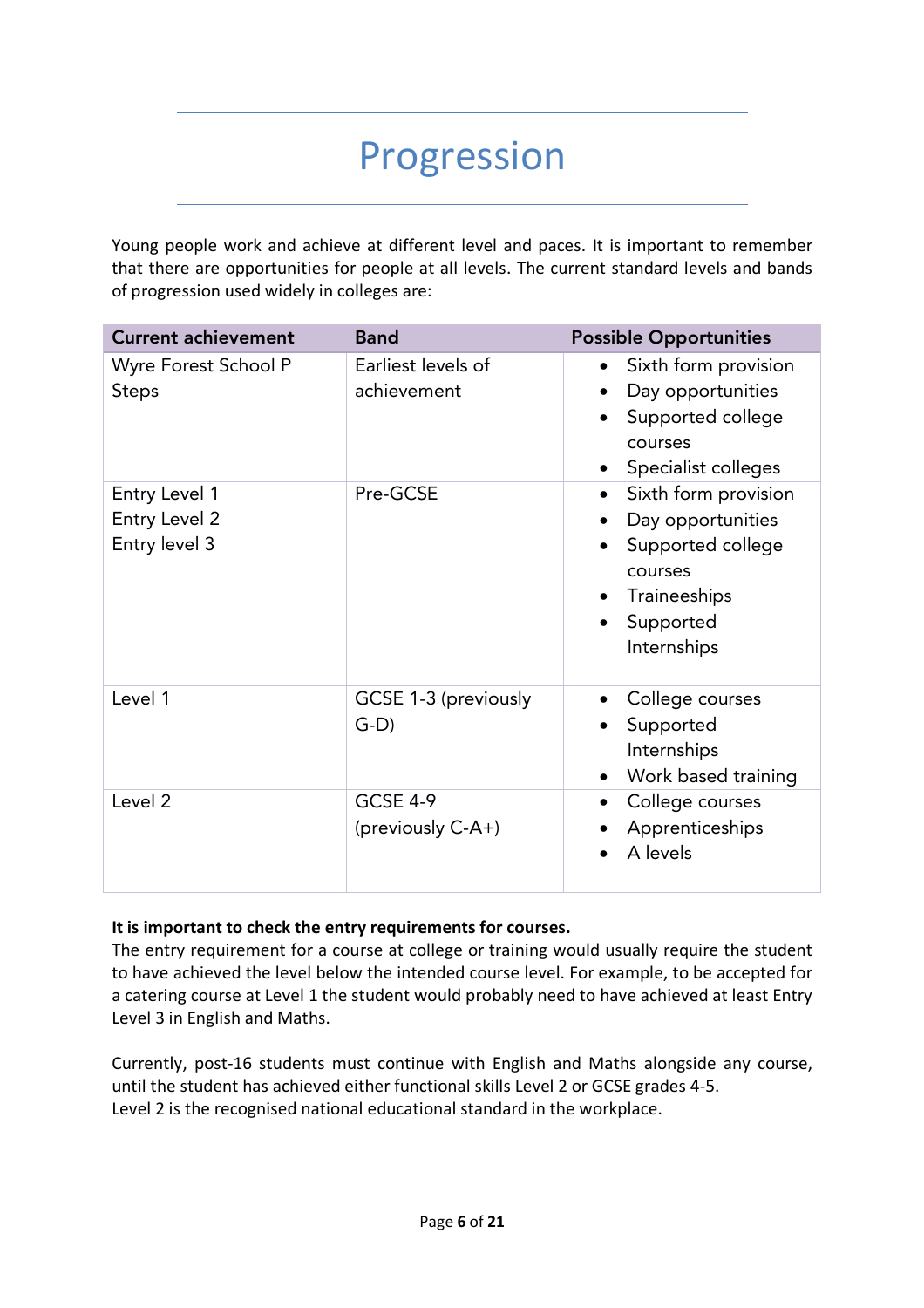### Years 9 and 10

Discussions about moving on from school will begin in year 9. Transition forms part of the annual Education Health and Care Plan Review.

The students will have the opportunity to discuss their interests and aspirations with the Careers and Tranisition Advisor in school.

Students will complete a 'My Views' sheet for their EHCP review.

The school will complete a transition plan at the annual review using the information from the meeting with the young person as well as information from all professionals supporting the young person. This can be updated as the student progresses through school.

The school holds the Life Beyond School Events where students and their families can meet providers and pick up information relating to progression opportunities.

During year 10 students meet representatives from colleges and training providers.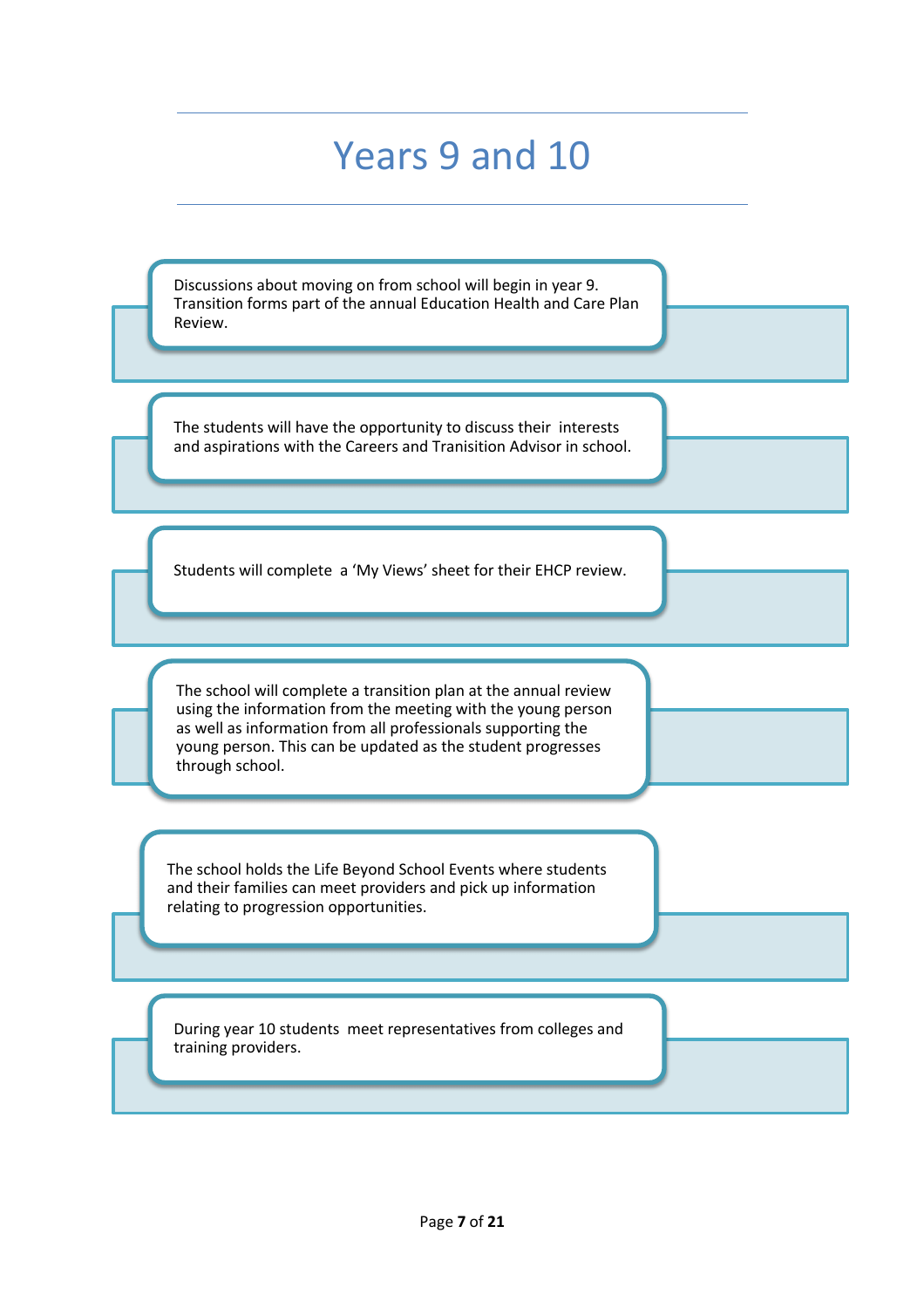### Year 11

Visit local colleges, work-based training providers and other post-16 options.

Some students at Wyre Forest School are offered places in the sixth form and some students will leave school at the end of year 11 (at 16 years old)

Applications to new providers such as colleges and training organisations are made during the Autumn and Spring terms of year 11

The last date for compulsory school education is the last Friday in June in Year 11.

The Local Authority Education Services will send out a parental preference form asking parents to state a preference for post - 16 education.This is usually sent at the beginning of year 11 and needs to be returned to the LEA by November of that school year.

Future options will be discussed as part of the annual EHCP review.

The Education Health and Care Plan can be updated at each annual review in preparation for moving onto future educational providers.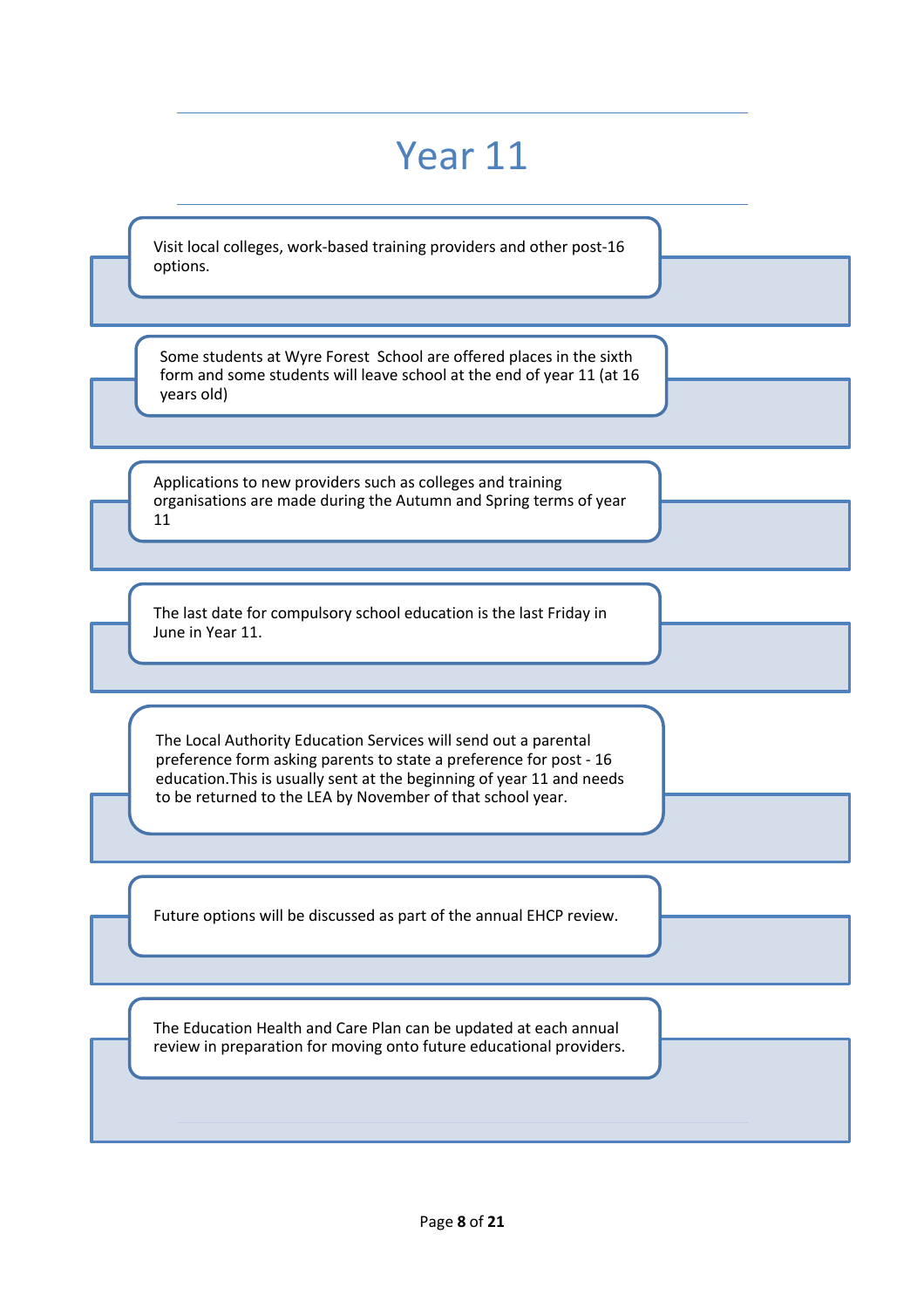# Years 12, 13 and 14

Pupils offered places in the school sixth form can remain for 1, 2 or 3 years. This will depend on the needs of the individual pupil, the school offer and the progression opportunities available to them.

Courses are available at colleges for all school leavers whatever age they leave school post-16. The location of courses at colleges will depend on the students individual needs.

Applications to local colleges are made in the year that the young person leaves school. Applications and requests for specialist colleges should be made 1/2 years prior to leaving school.

For those students eligible for social care, Adult Care Assessments are completed leading up to the 18th birthday and respite services usually change at 18 Years old.

Some students in the sixth form will be able to access work experience .

Future options will continue to be discussed at the annual review and transition plan will be reviewed and updated by the school.

Local Offer The Education Health and Care Plan can be updated at each annual review in preparation for moving onto future educational providers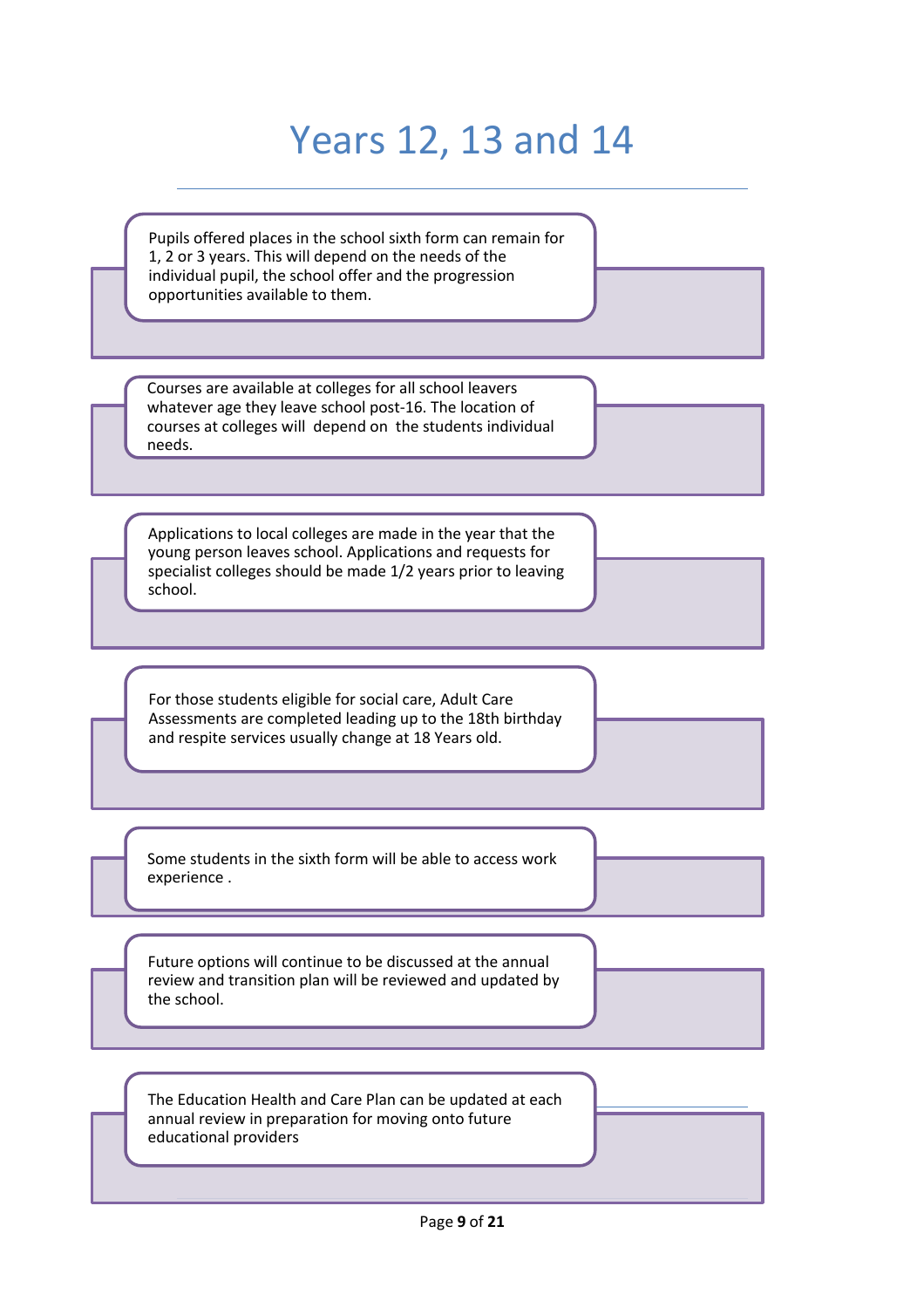Local Authorities such as Worcestershire County Council have a responsibility to ensure the availability of information about their local offer. Information can be found at:

**www.worcestershire.gov.uk/sendlocaloffer**

Other local offer information for nearby local authorities:

- https://www.shropshire.gov.uk/the-send-local-offer/
- https://www.birmingham.gov.uk/localoffer
- https://www.dudley.gov.uk/resident/localoffer
- https://socialsolihull.org.uk/localoffer/
- https://www.herefordshire.gov.uk/info/200207/family\_support/831/local\_offer\_-\_send

http://www.sandwell.gov.uk/send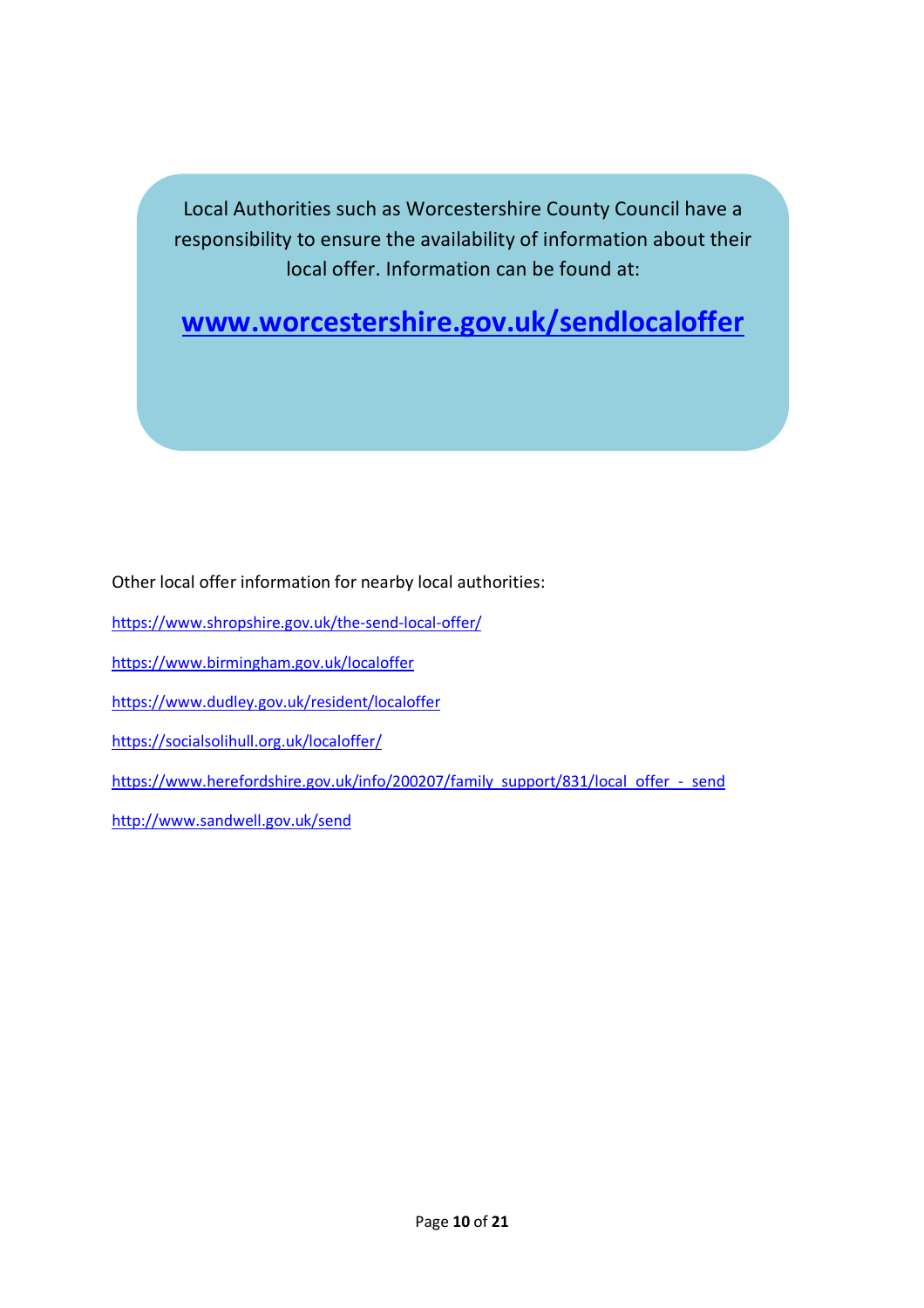### WFS Sixth Form

- Wyre Forest School is able to offer some students a place in the sixth form if this is appropriate for the individual student. Current entry criteria are published on the school website.
- If a place in the sixth form is agreed, students can remain for 1, 2 or 3 years (Years 12, 13 and 14)

If consideration is being made for a different school with a sixth form, this should be discussed through EHCP annual reviews and local authority SEND caseworker.

### WFS Sixth Form Learning for Living Curriculum

Our curriculum:



### Learning Opportunities

All learning will be embedded in the planned activities and experiences we offer inside and outside of school. No two days will look the same. We have a range of opportunities tailored to the needs of each student:

- **WFS allotment at Bishop's Wood**
- **Work experience & work awareness**
- **Young Enterprise**
- **Accessing community facilities**
- **Independent living skills**
- **Taking part in leisure and enrichment activities**
- **Using public transport**
- **Working at the community café**
- **Visits to college and further destinations**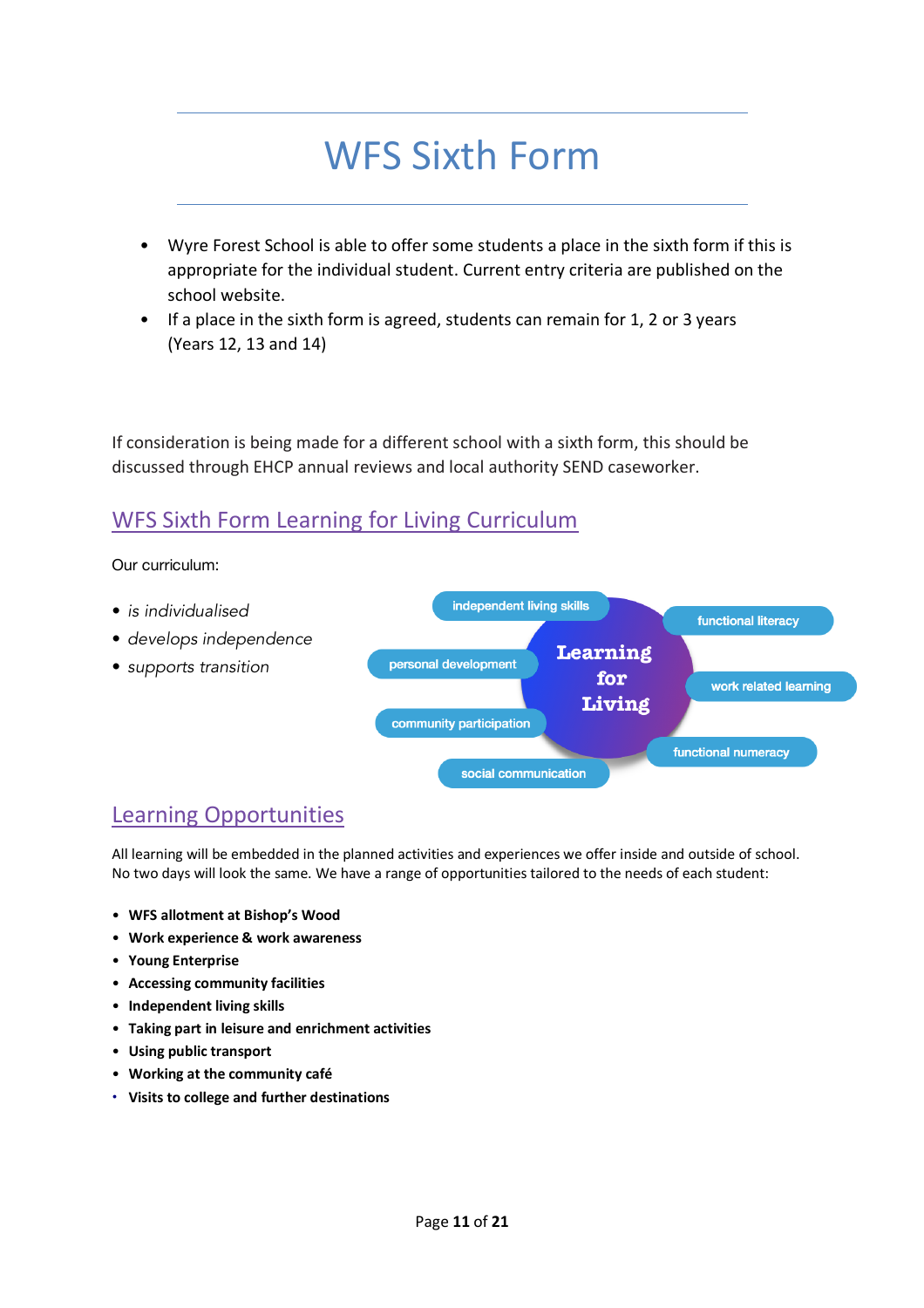# College Options

- Further education and sixth form colleges offer a wide range of courses for young people at all levels of learning. These are generally 3-4 days per week full time.
- Courses include academic, work-related, vocational and general courses to prepare for adult life. Some of these courses are supported to support a smooth transition for young people with SEND.
- There are progression routes from one level to another provided the student has achieved the entry requirement for the next course. Literacy and numeracy levels are important for course progression.
- Some courses include work experience options, supported internships, traineeships and apprenticeships.
- See local college open days on the last page of this booklet

#### *Colleges in Worcestershire*

**Kidderminster College** www.kidderminster.ac.uk

**Heart of Worcestershire College** (Redditch, Bromsgrove, Worcester, Malvern) www.howcollege.ac.uk

Warwickshire College Group (Evesham, Malvern Hills, Pershore) www.warwickshire.ac.uk

**Please note that Birmingham Metropolitan (BMET) college sites at Kidderminster Academy, Stourport Road Centre of Sporting Excellence and Stourbridge College have closed.**

#### *Colleges in nearby areas*

| Bournville College www.bournville.ac.uk                                                     | <b>South Birmingham</b>        |  |  |  |
|---------------------------------------------------------------------------------------------|--------------------------------|--|--|--|
| Halesowen College www.halesowen.ac.uk                                                       | <b>Halesowen West Midlands</b> |  |  |  |
| Hartpury College www.hartpury.ac.uk                                                         | Gloucestershire                |  |  |  |
| Sandwell College www.sandwell.ac.uk                                                         | <b>Sandwell West Midlands</b>  |  |  |  |
| Herefordshire and Ludlow College www.hlcollege.ac.uk<br><b>Herefordshire and Shropshire</b> |                                |  |  |  |

*Please note: Colleges often list their special needs/supported courses under the heading 'Foundation Learning'. Not all course subjects or subject levels are offered at all colleges.*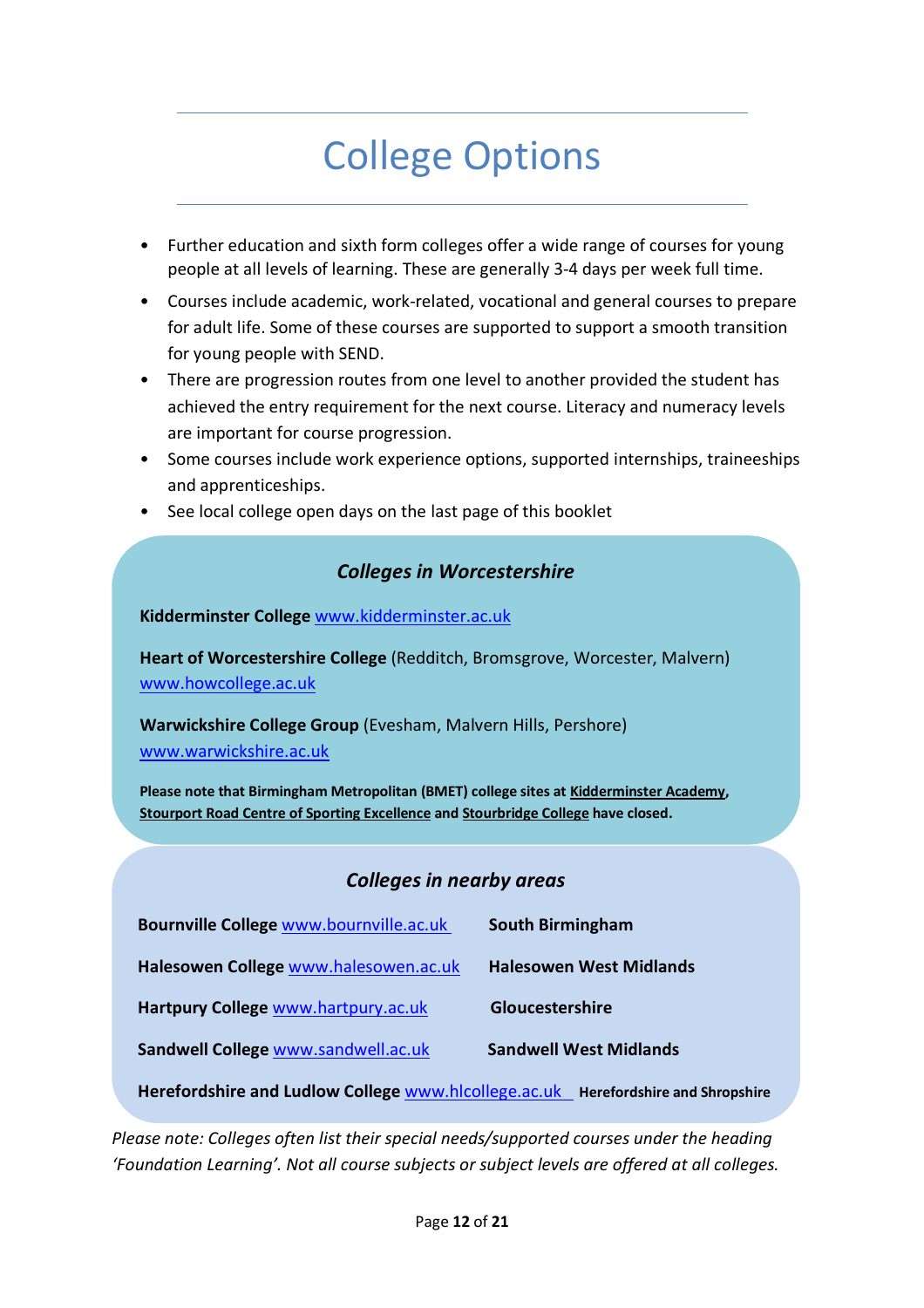### Work-Based Training

Work-based learning provides young people with the opportunity to gain work experience whilst studying and gaining employability skills. Courses are available at Entry Level through to Level 2. Work-based option routes can be through study programmes, supported internships, traineeships, apprenticeships or study combined with volunteering and work. Supported Internships are specifically for students with EHCP's.

#### **Training Providers**

**Kidderminster College:** provides work based learning for apprenticeships and traineeships and supported internships https://www.kidderminster.ac.uk/

**2 Counties Training**: includes a number of different local training providers https://www.worcestershire.gov.uk/16to24trainingworcestershire/info/3/2\_counties\_training

**Nova Training** (Redditch and Kidderminster): independent training provider http://www.novatraining.co.uk/

**Heart of Worcestershire College**: provides work based learning for apprenticeships and traineeships and supported internships https://www.howcollege.ac.uk/courses/foundation-learning/1256/supported-internships/

**Mencap:** offer supported-internships and employment support https://www.mencap.org.uk/interns-and-outcomes

**Warwickshire College Group (WCG**) – Inc Pershore, Evesham and Malvern Hills Colleges apprenticeships and supported internships https://wcg.ac.uk/

#### **Apprenticeships, Traineeships and Supported Internships**

https://www.preparingforadulthood.org.uk/downloads/supported-internships www.apprenticeships.org.uk www.worcsapprenticeships.org.uk

**Voluntary Work**

#### **Community Action Wyre Forest:**

http://www.communityactionwf.org.uk/volunteering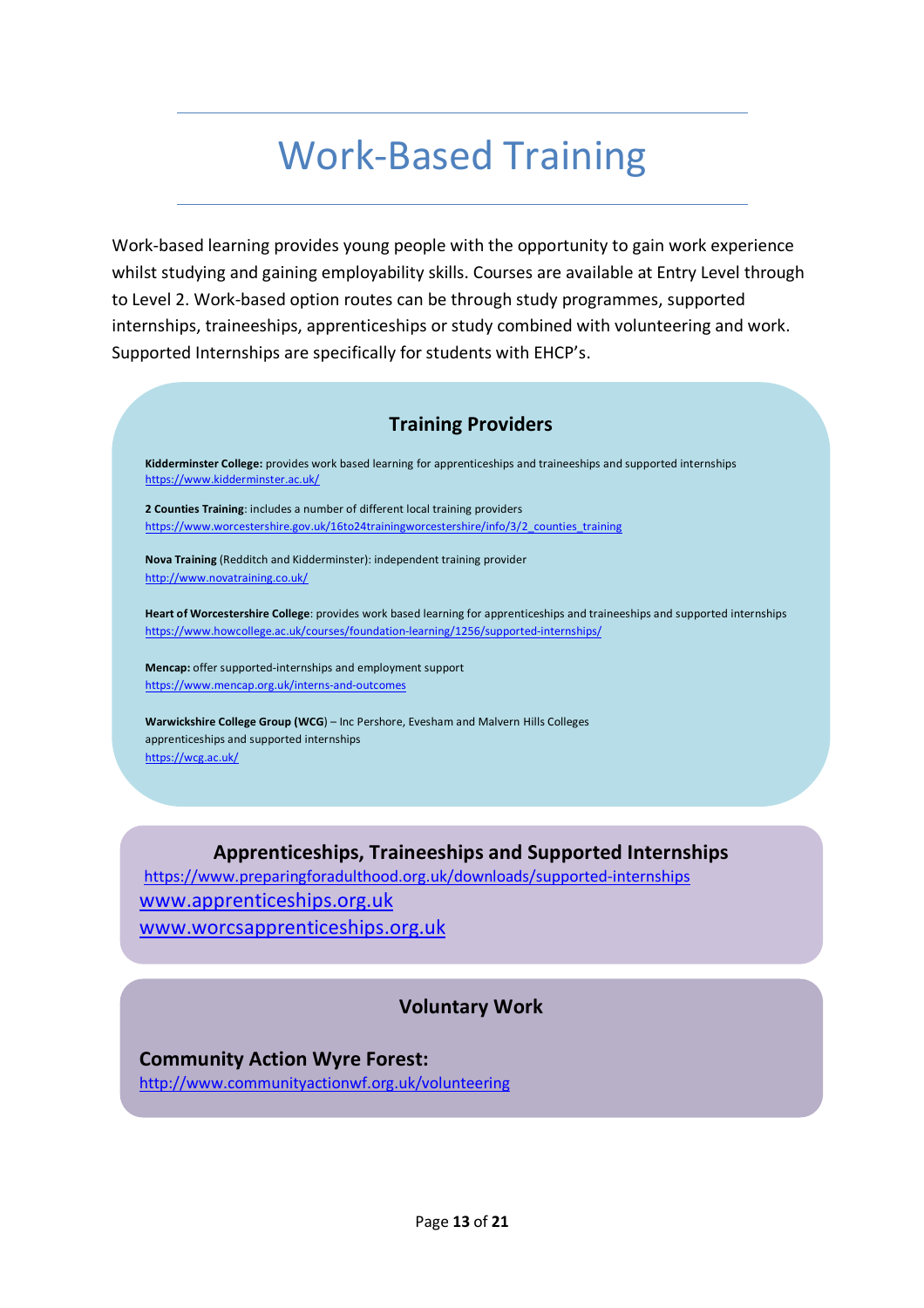# Employment

Young people need to remain in learning or training until they are 18 years old after which they may seek employment or supported employment.

Some colleges and training providers offer the 'Supported-Internship' which is a supported employment course for people with special needs based on the model of an apprenticeship. www.gov.uk/government/publications/supported-internships-for-young-people-withlearning-difficulties

Young people with special needs can get support to find employment through services such as:

**Remploy** https://www.remploy.co.uk/individuals/finding-work-and-support-work **Mencap Employment Services** www.mencap.org.uk **JobCentre Plus** www.gov.uk/contact-jobcentre-plus

### Access to Work Grant

An Access to Work grant may be available to those with SEND in paid employment. The grant can pay for:

- special equipment, adaptations or support worker services
- help getting to and from work

www.gov.uk/access-to-work

### Part-time Work

Young people can work part time whilst at school from 13 years old but you must check the employment regulations for times of work allowed and type of work allowed. There is an information leaflet about this on this website

http://www.worcestershire.gov.uk/downloads/file/4158/thinking\_of\_getting\_a\_part\_time\_job\_leaflet

**http://www.worcestershire.gov.uk/info/20272/education\_welfare/315/child\_employment**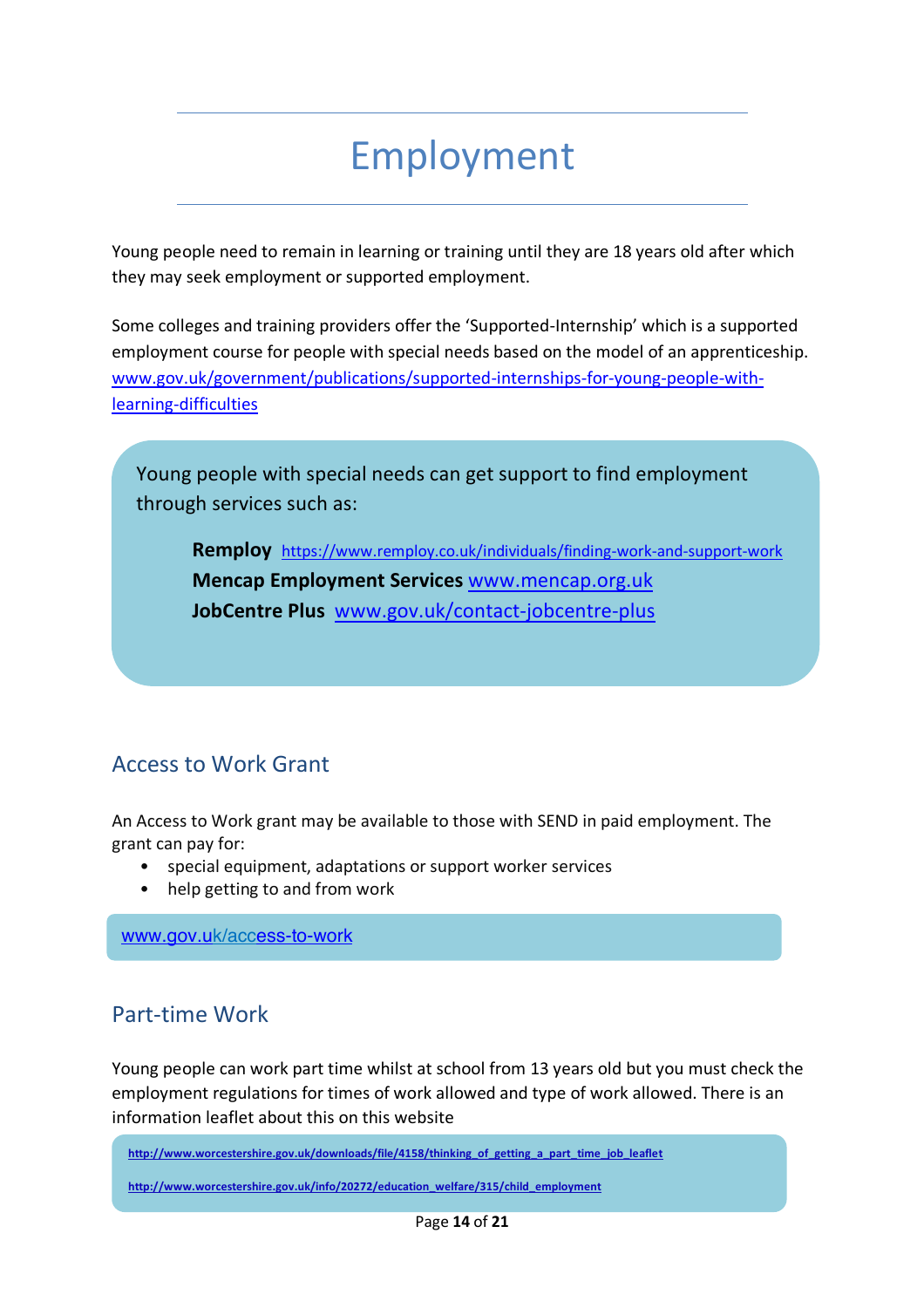## Day Opportunities

For some students such as young people with severe learning difficulties, communication difficulties and high level of physical and personal support needs, college and work options may not be appropriate. Some students will access day activity opportunities which are not educational placements. This is usually from 18 years old. Some students access day placements on the days they are not in college, if the course is not 5 days per week.

There are a range of day opportunity providers offering a wide variety of activities. Usually these are funded on a daily basis through **personal budgets**. A personal budget is established through care assessments, undertaken by social services. Some young people will have these through Children's Services (0-18) and some through Adult Services (18+).

In Worcestershire there is team called the **Young Adults Team (YAT)** which covers the age range 16-25. The YAT is the team that usually supports eligible young people into daytime activities when they leave school.

There are a range of independent day care providers in Worcestershire.

Examples of local care providers are:

Spectrum Days, Ninevah Ridge, Amber Centre, Myriad Centre, Sociables, Muddy Boots, Wild Goose Training(Top Barn), Odell Centre, Kidderminster Resource Centre, Wendron Centre

Information about day activity provision can be found from the careers and transition advisor or the allocated social worker. The Young Adults Team also produce leaflets with information about the social care services.

www.worcestershire.gov.uk/info/20502/disabilities/1652/social\_care\_support\_for\_young\_adults\_with\_disabilities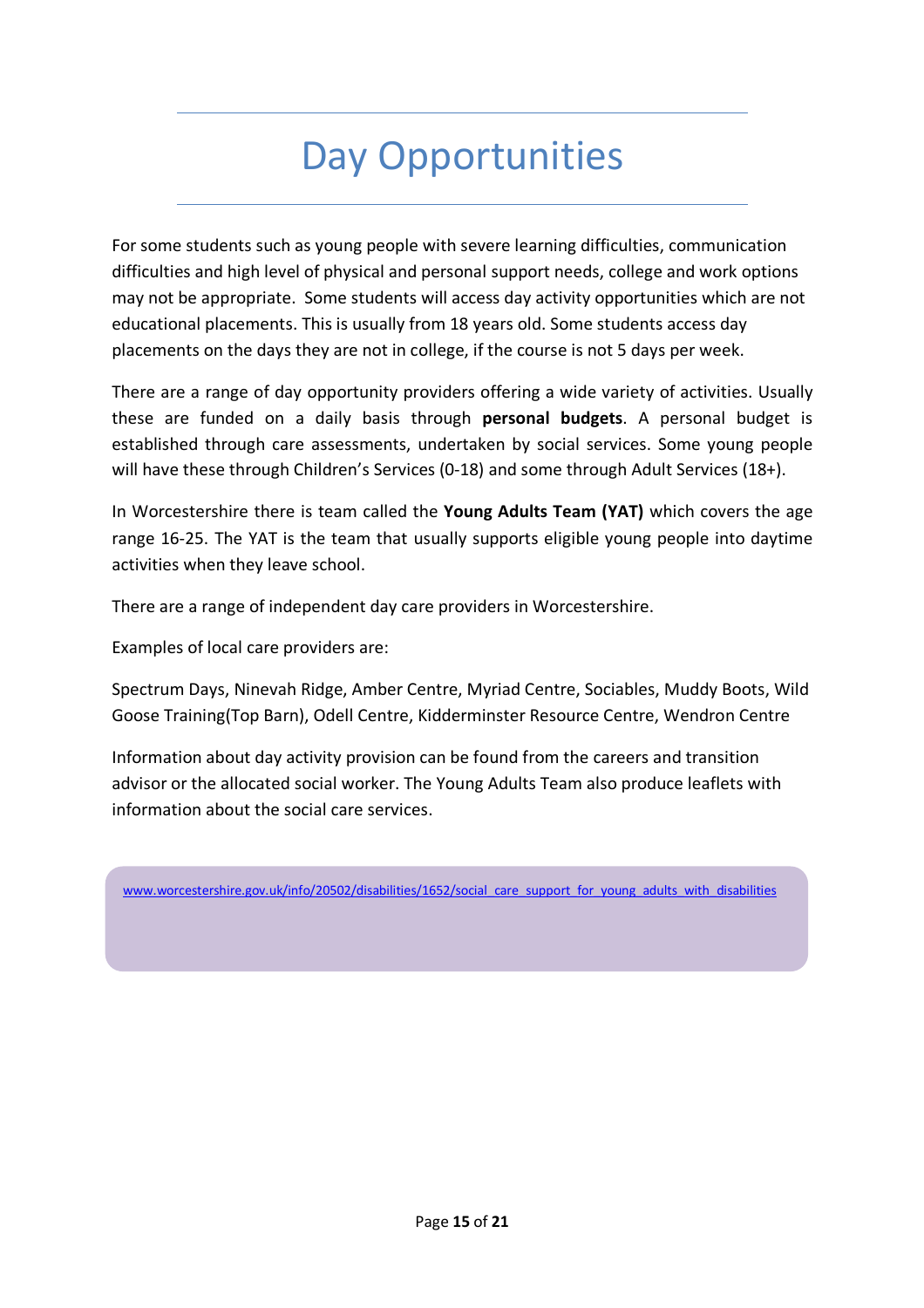### Specialist Colleges

If a young person's educational needs cannot be met in local provision then specialist colleges could be considered. The needs of the young person will be discussed at the EHCP annual review meeting. The website www.natspec.org.uk lists all the available specialist colleges in the UK. Also see **http://worcestershirelocaloffer.org**

Worcestershire County Council (WCC) is responsible for considering funding requests for specialist colleges for students with Worcestershire EHCP's. Some students have EHCP's held by other local authorities so in this case the relevant SEN department would be responsible. For a college to be considered they need to be on the government's approved list of colleges - called the 'Section 41' list.

It is necessary to have supporting evidence of the need for a specialist college. Specialist colleges can be either day places or residential, depending on the needs of the student and other factors such as reasonable daily travel. It is essential to have visited the local colleges and discuss courses and support needs with tutors alongside considering specialist colleges.

WCC will consider requests for specialist colleges through a panel meeting. If a particular college is agreed this will be named on the EHC plan. You must ensure your SEN caseworker and social worker (if allocated) is aware of your college preferences if specialist colleges are being considered.

### **National Association of Specialist Colleges** www.natspec.org.uk **Independent Parental Special Education Advice** www.ipsea.org.uk **SENDIAS**  www.worcestershire.gov.uk/info/20417/special\_educational\_needs\_and\_disabilities \_information\_advice\_and\_support\_service

**http://worcestershirelocaloffer.org**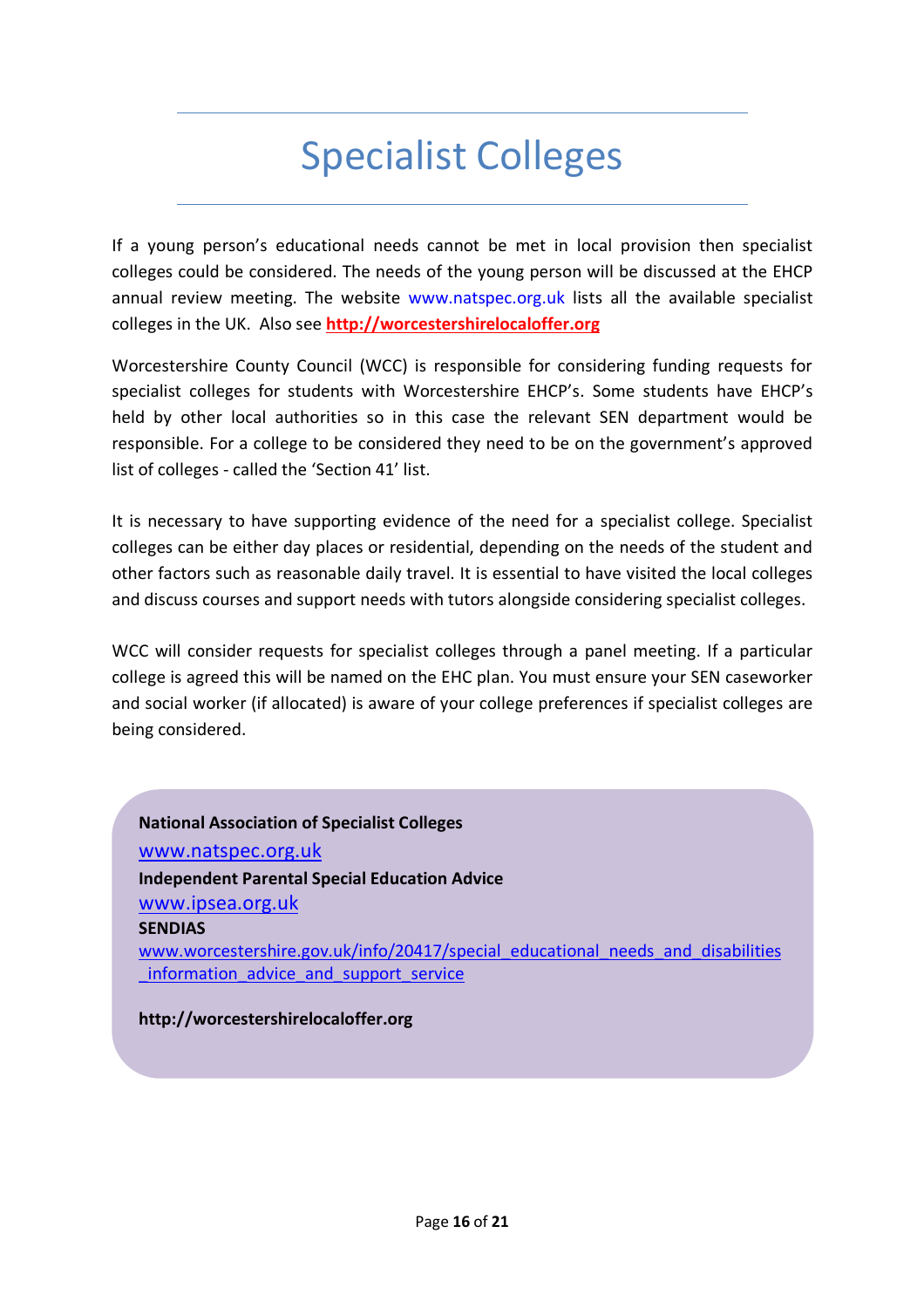### Post-16 Transport

As far as possible, young people are encouraged to travel independently. However, this is not possible for all students and achieving this goal is different for each individual student. Some students will always need support for transport to get from home to their place of learning safely and reliably.

Students in Worcestershire who are in years 12 and 13 are required to pay a fixed fee for post-16 transport, so that they can continue to receive transport to school or college. The transport policy and current costs are available on the Worcestershire County Council website.

http://www.worcestershire.gov.uk/downloads/file/955/post\_16\_policy\_statement\_20172018

www.worcestershire.gov.uk/info/20045/school\_and\_college\_travel

Requests for local authority supported travel to school or college post-16 must be made through the county council website. Supported transport such as minibuses and taxis are only provided to eligible young people for the return journey from home to main school or college site. It does not take students to offsite college activities or work experience placements.

The policy states that transport will only be provided to the nearest learning provider to home offering the level of the course required.

Information is available on the website about public bus services and rail services and passes can be purchased for these at the rates advertised.

Some young people with disabilities have free bus passes which can be used from 9.30 am onwards. Currently WCC does provide an early morning additional extension pass for many (but not all) bus routes, so that young people can use these passes to get to school or college.

Some colleges and training providers offer free travel passes, check with local providers. Some colleges also offer their own college transport and bus routes (Halesowen College)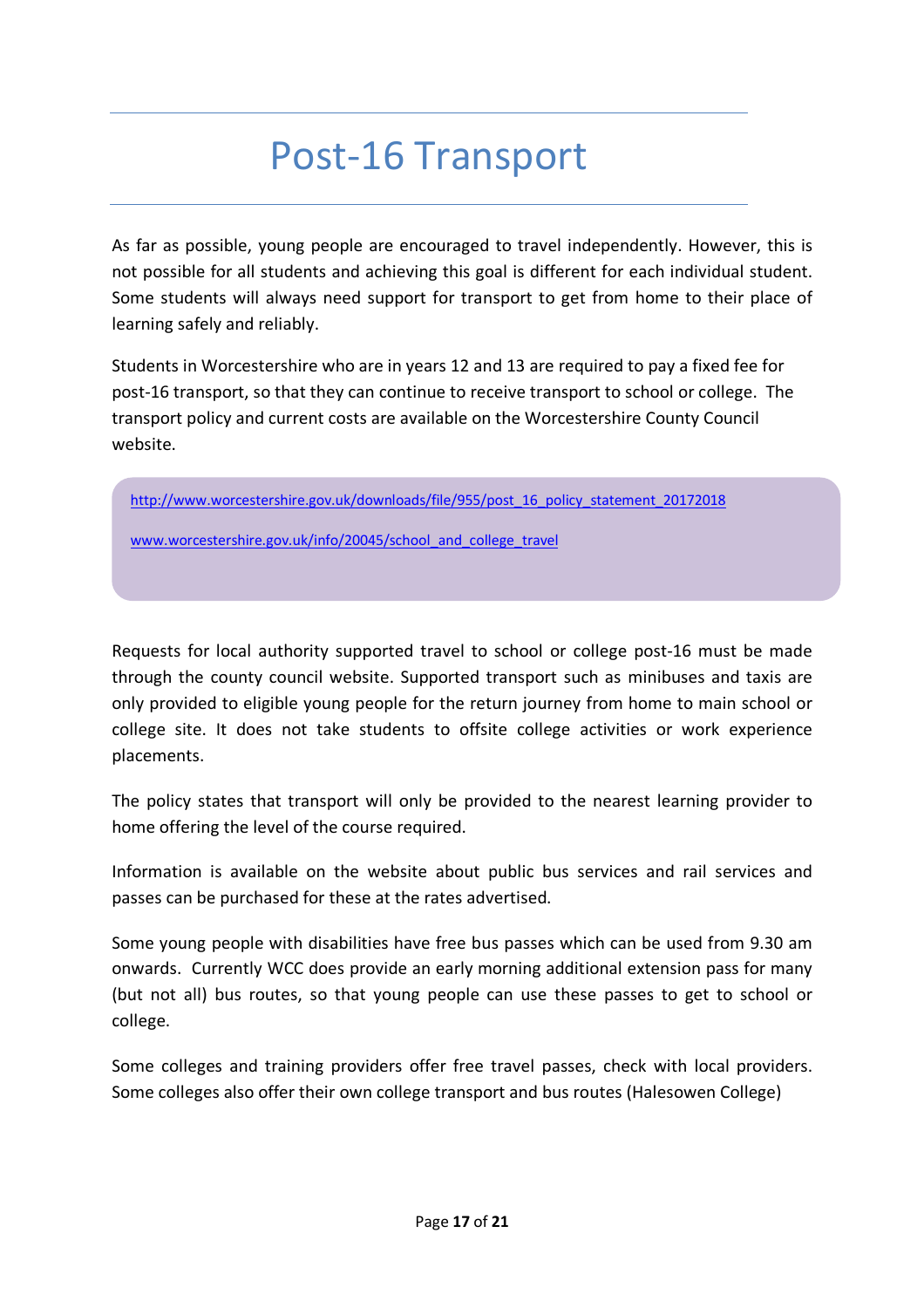### Supported Living and Housing

If a young person has an adult care assessment and is eligible for social care services, housing options and supported living can be considered and supported as an outcome of the assessment. The allocated social worker and YAT can provide further information.

#### **Housing Information**

See websites for housing information http://www.worcestershire.gov.uk/info/20331/housing\_and\_care\_ho mes/1690/supported\_living\_for\_people\_with\_disabilities www.carechoices.co.uk Citizens Advice Bureau - Tel: 08444 111303

# Access to Social Care for Children and Adults with Disabilities

Some young people need the extra support provided through social care support and are allocated a social worker.

Teams for children with disabilities (0-18) years

Teams for adults with disabilities and vulnerable adults

Teams for looked after children who are in care.

In Worcestershire there is a transition social care team called the Young Adults Team. This team supports eligible young people 16-25. They overlap with children's and adult's teams to help make the transition between the two teams easier.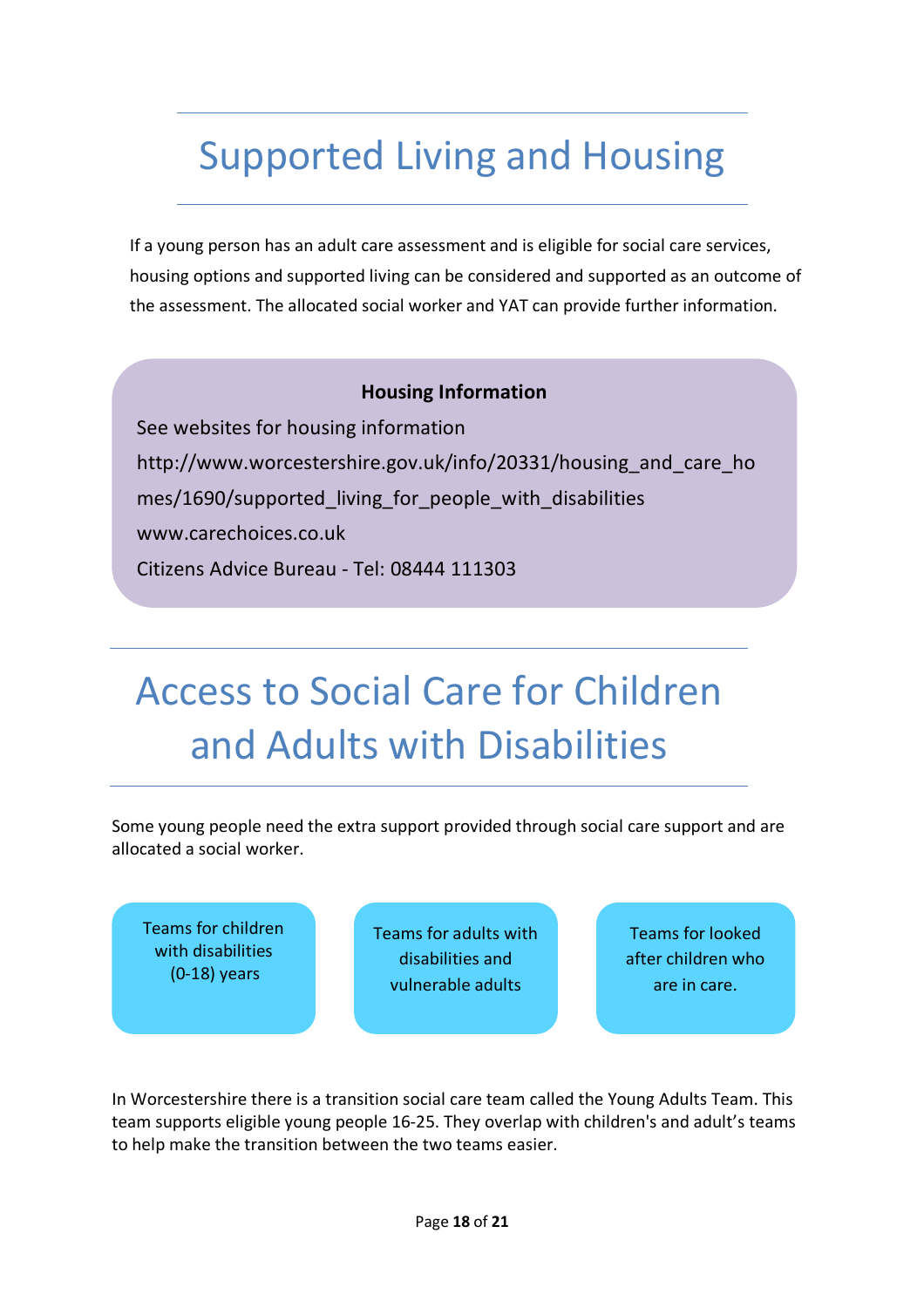The kind of support that eligible young people can receive includes: home care support, respite support (either overnight or day time support workers), supported housing and accommodation, transition and moving on support and supporting young people in day time activities.

When young people leave school an adult care assessment at age 18 can provide an individual care budget. This helps a young person to access daytime activities particularly if a college place is not appropriate or when an individual is not able to work independently. There are different levels of day time activities to meet different needs including care and supported work related activities.

In Worcestershire there is also a level of support called Early Help. This can be available to young people and families if, after assessment, they are not considered to need an allocated social worker.

If a young person is allocated a social worker, the social worker will attend school reviews and liaise with regards to individual support needs.

| Adult's social care: Access, Triage and Intervention Service (18 years +)                                                                                                                                                            |
|--------------------------------------------------------------------------------------------------------------------------------------------------------------------------------------------------------------------------------------|
| telephone: 01905 768053<br>$\bullet$                                                                                                                                                                                                 |
| Children's social care: Family Front Door team (under 18)                                                                                                                                                                            |
| The Family Front Door is the referral point for all referrals where members of the community and<br>professionals refer children and young people living in Worcestershire where they are worried about<br>their safety and welfare. |
| For more information: Early help family support<br>Telephone: 01905 822666                                                                                                                                                           |
| <b>Children with Disabilities (CWD)</b>                                                                                                                                                                                              |
| These are two social work teams that assess the specific needs of children with complex disabilities.                                                                                                                                |
| For more information: Social care support for children with disabilities                                                                                                                                                             |
| Telephone: 01905 844343                                                                                                                                                                                                              |
| <b>Community Social Workers</b>                                                                                                                                                                                                      |
| This is a team of social workers who support professionals in the community on both early help and<br>social care matters.                                                                                                           |
| For more information: Community Social Workers                                                                                                                                                                                       |
| Telephone: 01905 846057                                                                                                                                                                                                              |
| http://www.worcestershire.gov.uk/info/20501/children young people and fam<br>ilies/1842/how to contact childrens social care                                                                                                         |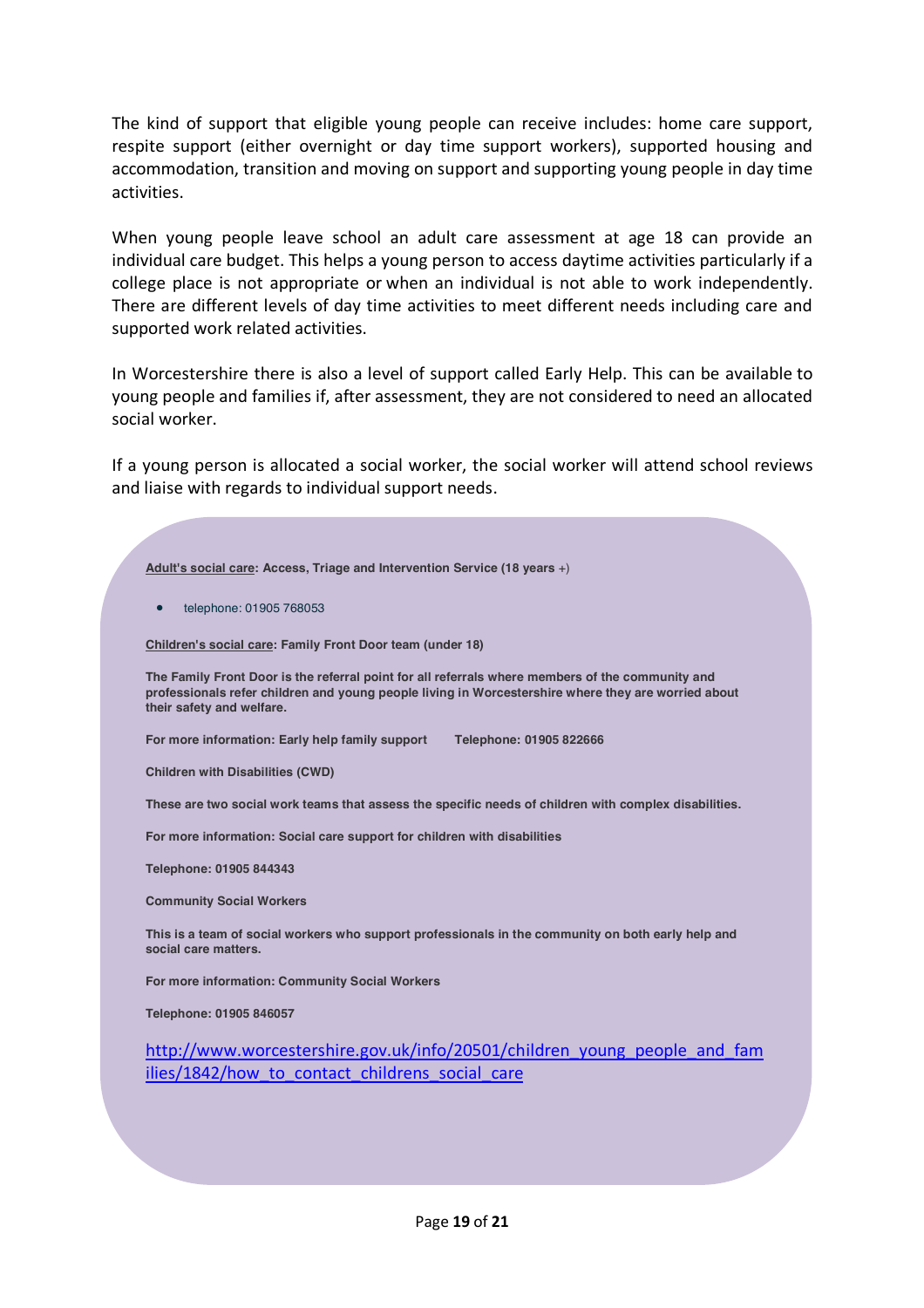### Post-16 Student Bursary

Some students at 16-19 years old can be eligible for a student bursary for help with education-related costs. These are available either through school in the sixth form or at college. Students will need to meet the eligibility criteria to be able to receive a student bursary. Applications are usually made at the beginning of the school or college year. Schools and colleges can provide further information about student bursary and the application process. Young people who are LAC (looked after child) are eligible for the full bursary.

16-19 bursary: www.gov.uk/1619-bursary-fund/overview

### Child Benefit, Personal Independence Allowance and Employment Support Allowance

You can get **Child Benefit** if you are responsible for a child under 16 (or under 20 if they stay in approved education or training). You must report any change of circumstances to the Child Benefit Office.

#### Child benefit: www.gov.uk/child-benefit/overview

Some young people claim **Employment Support Allowance (ESA).** This can be claimed from 16 years old, if eligible, and would replace child benefit if 16-20 years old and in education. This is a benefit that people claim if they are not able to work (unemployment benefit) but also is claimed if a person has long term learning and physical disabilities and are not able to work or care for themselves. It replaces the old Incapacity Benefit.

Employment support allowance:

www.gov.uk/employment-support-allowance

**Personal Independence Allowance (PIP)** has replaced the old Disability Living Allowance. PIP is often reassessed at certain ages such as at 16 years old.

Personal Independence Allowance: www.gov.uk/pip